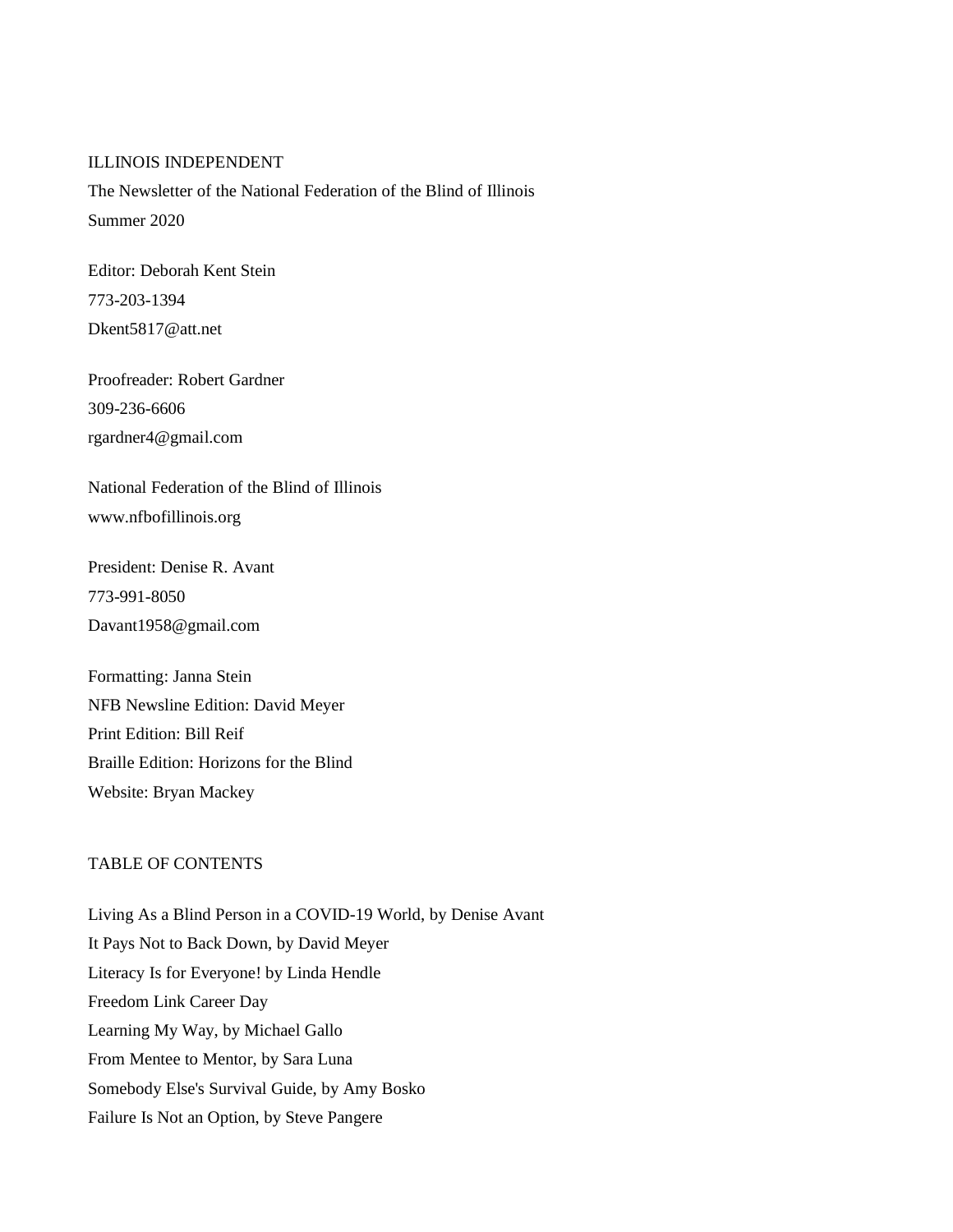Breaking into the Workforce, by Nadia Sherman

In Memoriam: Steve Benson, Camille Caffarelli, and Rami Rabby

### LIVING AS A BLIND PERSON IN A COVID-19 WORLD

by Denise R. Avant

In early February I flew four times in an eleven-day span. The planes were colder than usual, but apart from that, COVID-19 was being treated like an ordinary flu outbreak. At that time we thought of COVID-19 as a health threat that could be addressed simply by washing one's hands more frequently than usual, covering one's mouth when coughing or sneezing, and wiping down surfaces.

Three weeks later many people were seriously ill, and some had lost their lives due to the virus. The World Health Organization declared a pandemic. Across the country events were canceled or postponed, and stay-athome orders were issued in many states, including Illinois. Schools and businesses closed, and unemployment went up week by week. Even now, after nearly four months, the death toll continues to rise.

At first, information about the virus and how it spread was confusing. Eventually, we learned that, to slow the spread of the virus, we would have to wear masks and practice social distancing. Now the lock-down orders in Illinois are slowly being lifted, and we are moving back to our normal lives, albeit with some restrictions and modifications.

Over the past ninety days or so, I have heard blind and sighted people alike ask how blind people will manage during the COVID-19 era. How will the blind community access information about the pandemic? How will blind people handle shopping and travel in an era of social distancing? What about education for our blind children and college students?

In many ways the National Federation of the Blind worked to answer these questions. We were not going to sit on the sidelines and wait for others to give us answers. We were determined to adjust and participate actively in society, as we have done for the past eighty years.

In ways both small and large, our leaders and members educated and advocated. We understood that blind people needed accurate information about the virus in an accessible format. At the beginning of the pandemic the National Federation of the Blind posted resources on our website, nfb.org, and on NFB Newsline® to educate our community about COVID-19. We also helped blind students and parents navigate the world of online distance education. Affiliates held Zoom conference calls on a range of topics, from iPhones and screen readers to cane travel techniques. Affiliates even sponsored book discussions and exercise classes that were open to people anywhere in the country.

Everette Bacon, president of the Utah affiliate and my fellow national board member, worked with Federationists in his state and with other consumer organizations to gather information helpful to blind people in Utah. Following Everette's example, I worked with leaders and members of the Illinois affiliate to compile a list of resources specific to our state that would be helpful to blind people during the crisis. The list included websites and telephone numbers on where to learn about COVID-19 and how to get essential services such as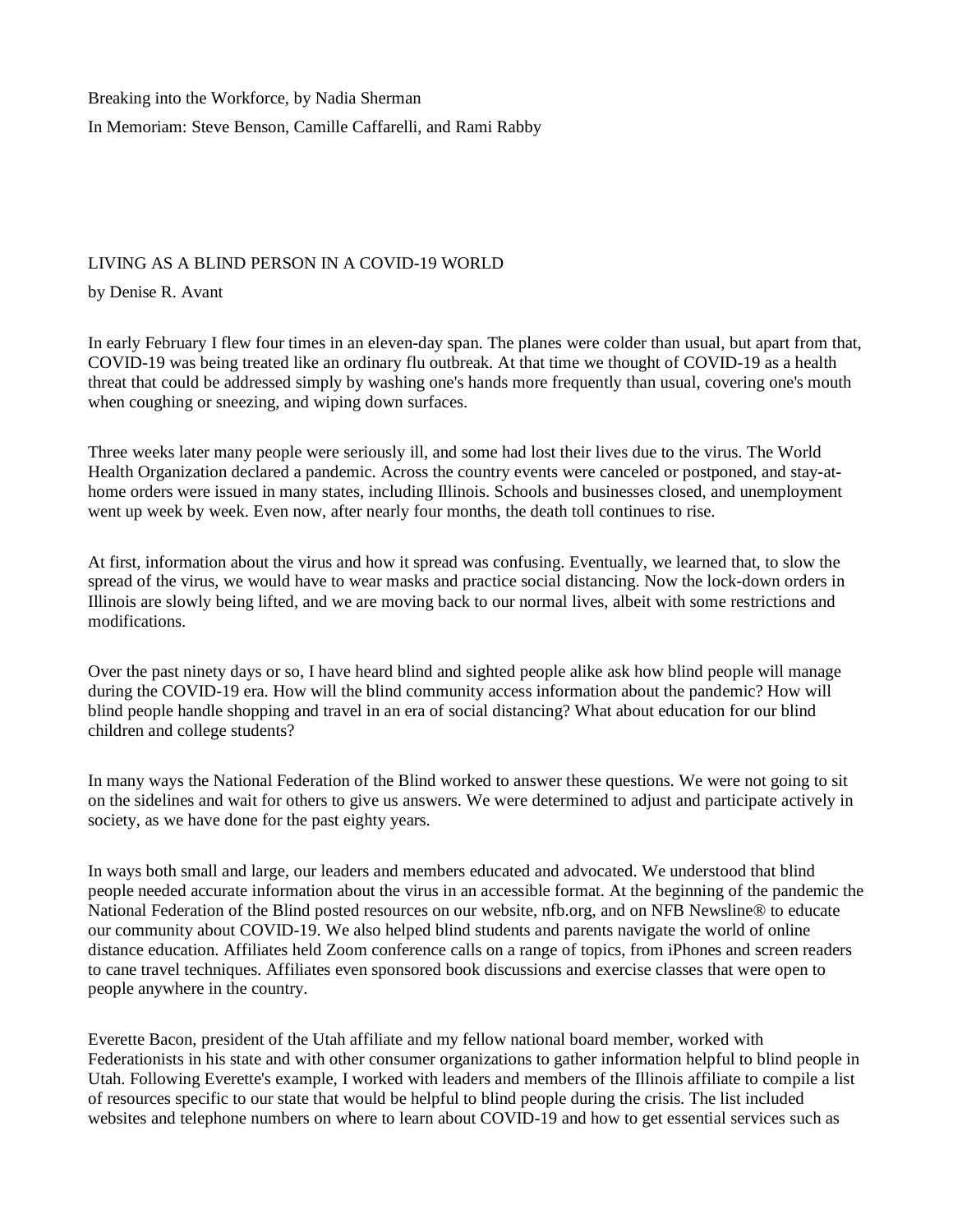food, medicinal care, and mental health and drug and alcohol counseling. The list was posted on our website and on NFB Newsline. We also emailed it to members of the affiliate, government entities, and organizations that serve blind people. Our chapter presidents and I, along with many of our members, called to check on our members and other blind people we knew to see how they were doing.

When NFBI Treasurer Patti Chang discovered that information about COVID-19 on the website of the Chicago Department of Public Health was not accessible, she and I contacted city officials. I am pleased to report that they responded quickly and worked with us to make the COVID-19 information accessible. I urged Governor J. B. Pritzker's office to make all orders and information placed on state websites accessible to people with print disabilities.

At the beginning of the outbreak PACE Paratransit in Chicago and Cook County considered not picking up blind riders unless they were accompanied by a personal care attendant. Paratransit claimed that the drivers would not be able to provide door-to-door assistance to help riders get to and from the vehicles. I urged a modification of the policy by simply asking that the passenger receive a call when the carrier's vehicle arrived on location. The driver then could provide verbal cues to direct the blind rider to the vehicle.

Recently I read a post on Facebook that essentially said that under lock-down sighted people will now understand how blind people feel, because we the blind live in isolation all of the time. Although some blind people, for an assortment of reasons, may live isolated lives, this is not the way most of us experience the world. Another misconception I have heard is that blind people are going to have a hard time because we are always touching things.

I have never lived in social isolation. As I did before the outbreak, I travel to stores to shop for groceries and fill prescriptions. Since social distancing has gone into effect, I have not experienced the usual amount of unwanted touching and grabbing when I am out in public. Sometimes all I need are simple verbal directions on how to get to a particular counter or department. If directions are not feasible, I can follow my shopper or customer service representative, who pulled the cart from the front. Both of us wear masks. I ask for descriptions of things. If I need to touch anything, I wear disposable gloves or use a paper towel or Kleenex as a barrier.

I do not have all of the answers to issues about navigating in this COVID-19 world. There are many things I have yet to try. I have learned much by being a member of the National Federation of the Blind, including using a cane longer than that suggested by most travel instructors. I know that when I don't have the solution to a problem, others in our organization will share their knowledge with me, and I will be sure to pass it on. I suspect that as we adapt, life will not be all that different for blind people than it will be for anyone else.

# IT PAYS NOT TO BACK DOWN

# by David Meyer

When I was a senior in high school I was a blend of contradictions. I was sometimes timid and sometimes outspoken. I could be somewhat unconventional, and sometimes I found ways to get into trouble. I guess all in all I was a typical teenager.

I attended a residential school for the blind, and I lobbied to take my academic courses at the local high school. The administration of the residential school finally agreed, but it was with some trepidation and a caveat. They were quite concerned about my behavior. I was directed to keep my cool and not to start or engage in fights or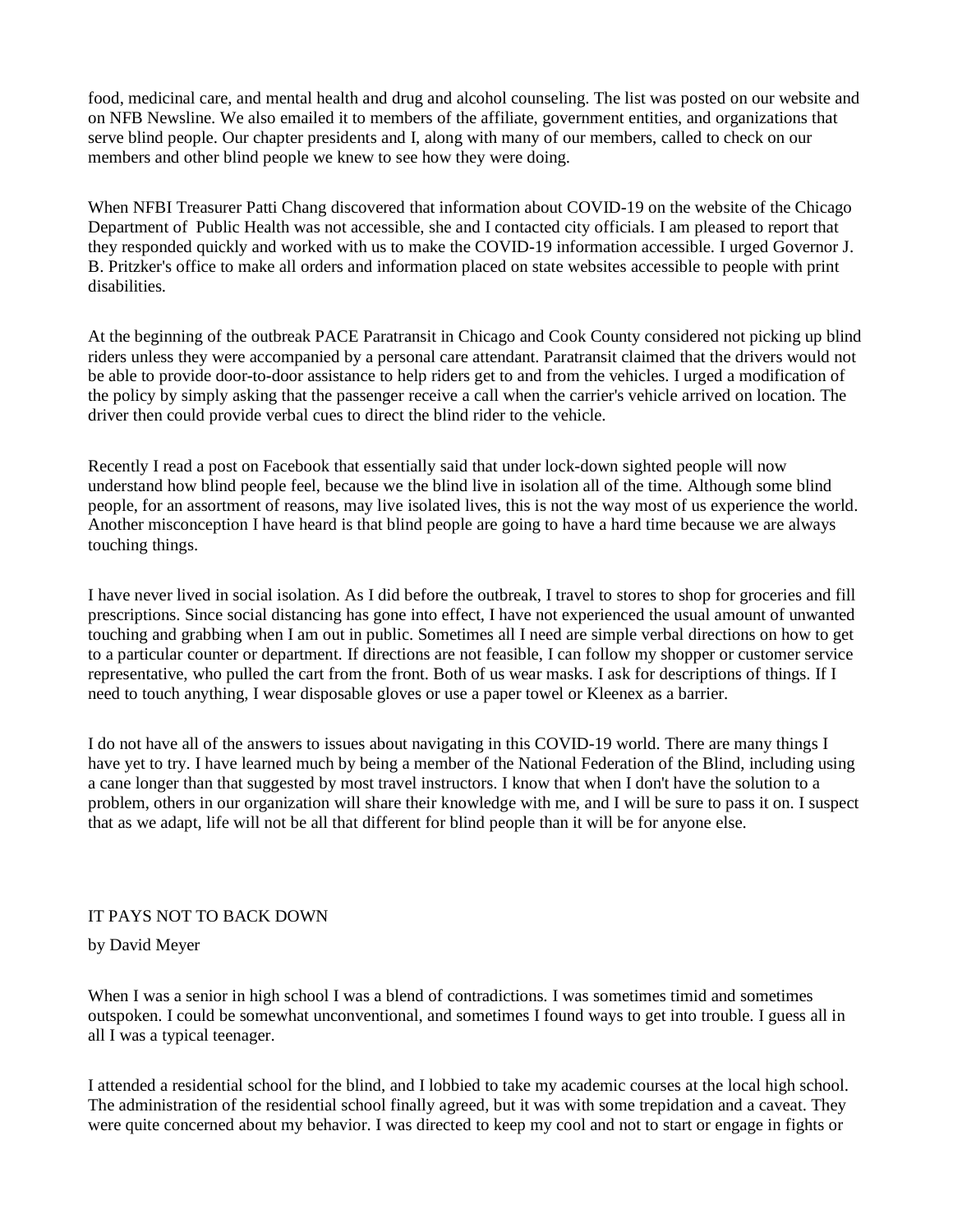arguments with anyone. The previous year I had gotten into a serious disagreement with the superintendent and one of his assistants. Now I was being told that it was necessary for me to be a "good boy."

I managed to keep a fairly low profile throughout my senior year. However, a recurring problem in one of my classes at the public high school tested my resolve.

In the speech class that I attended, the instructor set aside free time for us to work on individual speeches or group projects. If we were not inspired with an idea during these times, we were free to do other homework or engage in recreational reading. I often chose to read a Braille book, and that was when the test of my resolve began.

As I mentioned, we often were assigned to work on group projects. Students were broken up into groups of three, and each threesome worked together throughout the year. Though my group worked well together, I faced one persistent problem.

The problem began a couple of months into the school year. One of the boys in my group began to slap my hand when I was trying to read my book. He didn't slap hard, but he would knock my hand away from my place on the page. As time went on, the slapping became more frequent, and both of the other boys in my threesome participated as equal opportunity slappers.

This situation continued for close to three months. Warnings sounded in my head. I needed to behave in order to retain the privilege of taking my academic classes at the public high school. I forced myself to do nothing, but the cat-and-mouse game became more difficult every day. What could I do to stop this foolishness? Finally, I decided to take a risk.

I was a member of the wrestling team at the residential school. The residential school had a tradition that all wrestlers wore their jackets on the day of a match. On the day I decided to deal with the hand-slapping, I was scheduled to participate in a wrestling meet, and I wore my wrestler's jacket to class. I wasn't much good as a wrestler, but at least I looked the part.

The day started as usual, with each of the boys in my group slapping my reading hand a couple of times. Finally, I had had enough.

I turned to my left. "He did it!" said the boy on that side, referring to the boy on my right. "He did it!" announced the boy on my right when I turned to face him.

I extended a hand in each direction. "It doesn't matter which one of you did it this time," I said forcefully. "You've both been doing it, and this is the last day it will happen. If either of you slaps my hand again, I will knock both your heads together."

I must admit I was scared after that bold announcement. I had no idea whether I could take on one of them, not to mention both.

Luckily, the boys must have had a little fear themselves. For the rest of the period the two offenders talked to each other over my head. Their conversation revolved around one question, "Could he really do what he said he was going to do?"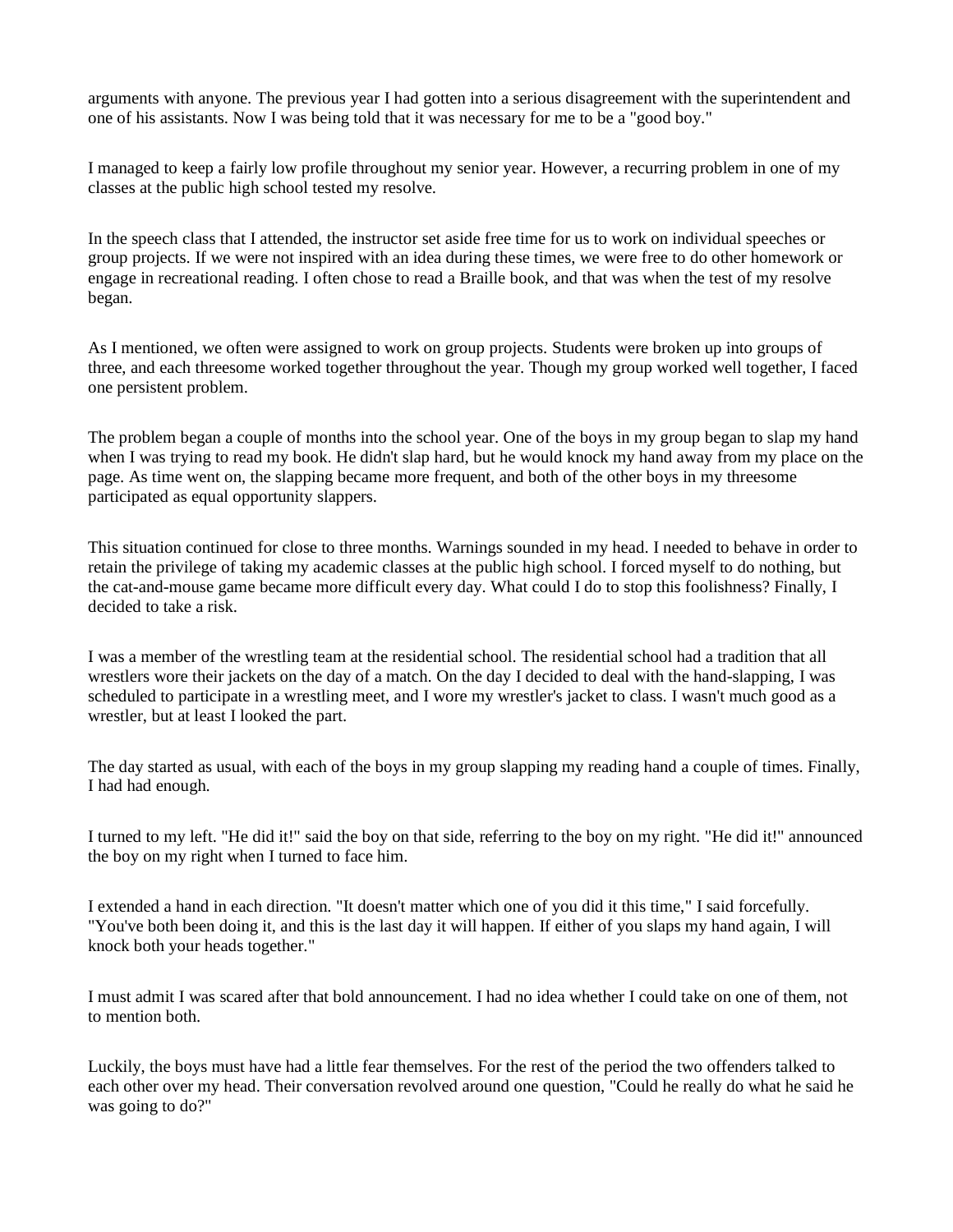The question must have been a serious one in their minds, as they never slapped my reading hand again. Eventually the question of whether I could take either of these boys didn't matter. They respected me enough not to test me again, and that mattered a great deal. We continued to work well together as a group for the remainder of the school year, and we interacted in social situations without a problem.

If this were a Grimm fairytale, it would likely be said that we lived together happily ever after. And so we did, for the rest of that school year.

# LITERACY IS FOR EVERYONE!

by Linda Hendle

When I lost my sight I was forty-six years old, and I started to learn uncontracted Braille. At that time my husband was living with a serious illness. I was his primary caregiver, so for a while Braille had to wait on the back burner.

One time before I had learned contracted Braille, my in-laws gave me a Braille birthday card, but I couldn't read it. I couldn't read it until I learned contracted Braille.

About a year after I lost my sight, I enrolled in a course on beginning Braille at the Hadley School for the Blind (now the Hadley Institute for the Blind and Visually Impaired). I wanted to learn Braille so I could be literate again.

Hadley courses are taught by mail. I had a month to complete each assignment and mail it back to the teacher. She would then mail me a tape with her responses. Based on her responses, I would go over my work. Each month I sent in the next assignment. Before I knew it, I had passed the course on contracted Braille.

Once I set out to learn Braille, I found I could feel the dots just fine, but at first I would reverse letters. I learned that if you put your left forefinger on the next line you're going to read, you read faster.

In my everyday life I use Braille for labeling movie DVD's and some of the items in my kitchen. I don't do a lot of cooking right now, and I drink instant coffee, which I prepare in the microwave. As far as prescriptions go, I have my bottles arranged in a long plastic container so I know where they are.

Once I mastered contracted Braille I was ready to start reading novels. I joined the LIFE group, a group that was created to support adult Braille readers. LIFE stands for Literacy Is For Everyone. The group meets once a week by phone, and we read a novel together. We each get a hardcopy version of the book from the National Library Service for the Blind and Physically Handicapped (NLS), and we take turns reading aloud. For homework we assign ourselves a given number of pages, and we're ready to read those pages to each other when we meet a week later. I've been reading with the LIFE Group for the past eight years, and now I serve as the group's chairperson.

Another way I enjoy using Braille is by taking part in Braille Is Beautiful, an event at our annual NFB of Illinois convention. Readers are assigned roles in a Braille script for a play that we will read aloud during convention weekend. We have a couple of rehearsals over the phone, and then we perform live up at the podium.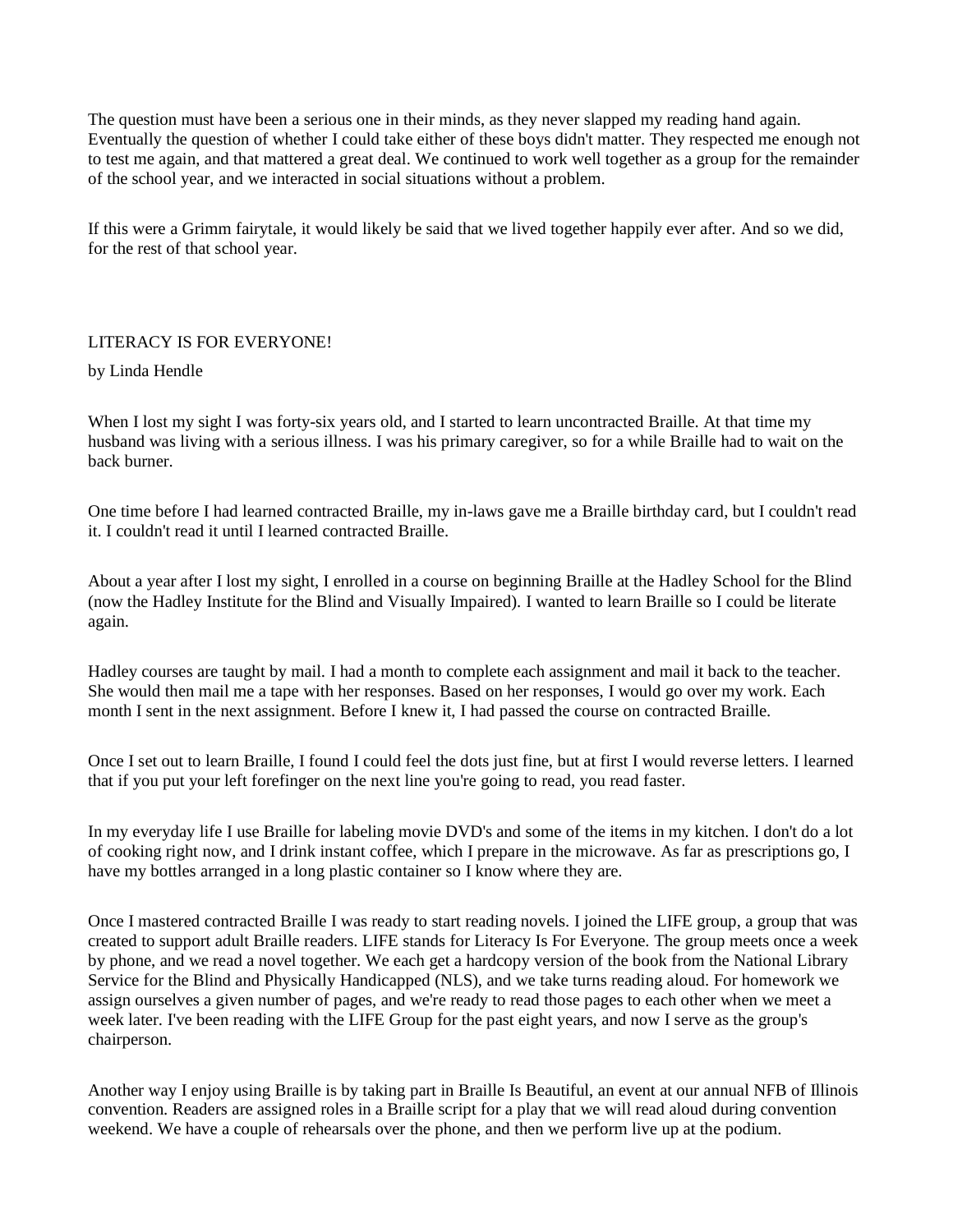Learning Braille later in my life was the best thing I ever did after losing my sight. I strongly urge others to do the same. Literacy is for everyone!



# FREEDOM Link CAREER DAY

Nick Robertson shares his experiences working in the world of politics as someone with a visual impairment.

One of the important programs sponsored by the NFB of Illinois is Freedom Link, a mentoring program for blind youth in middle and high school. Each year Freedom Link sponsors Career Day, an opportunity for the students to hear from blind adults in a wide variety of careers. This year the students heard presentations by professional fundraiser Patti Chang; librarian Marilyn Green; attorney Michal Nowicki; and Nick Robertson, who served as a small-town mayor. The presentation given by Steve Pangere about his work in the construction business appears later in this issue. We deeply appreciate Steve's generous support of the Freedom Link program.

During this year's Career Day, present and former Freedom Link participants shared some of their thoughts about the program. In the following articles Michael Gallo, Sara Luna, and Amy Bosko reflect upon their experiences and aspirations.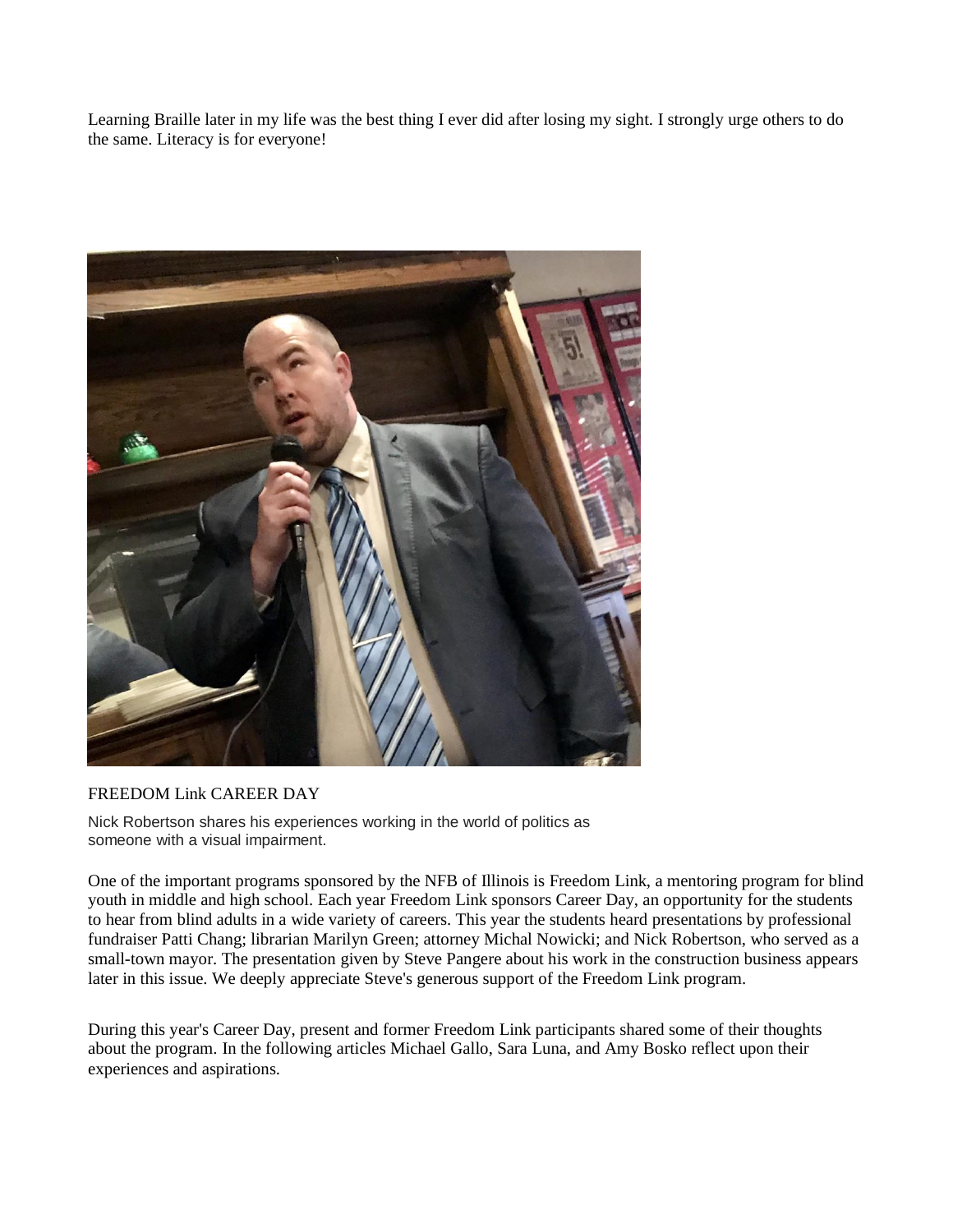# LEARNING MY WAY



by Michael Gallo

I came to Chicago from China when I was almost fourteen. I had to learn English and many other things. This is my third year in Freedom Link. I'm a junior at Walter Payton High School.

I especially remember our Freedom Link trip to the Christkindlmarket. It's a big outdoor market that opens around the Christmas holidays. They sell German food and gifts and play a lot of loud music. We got experience asking for information to get to the places we wanted to find.

The first time we went to Christkindlmarkett, it was kind of scary for me. I was fifteen, and I wasn't used to asking questions of people I didn't know. Now I'm a lot more confident asking questions to get information.

Freedom Link also has helped me learn to cross streets more confidently. I've learned how to listen for parallel traffic in downtown Chicago. It's so exciting to be able to cross those busy streets!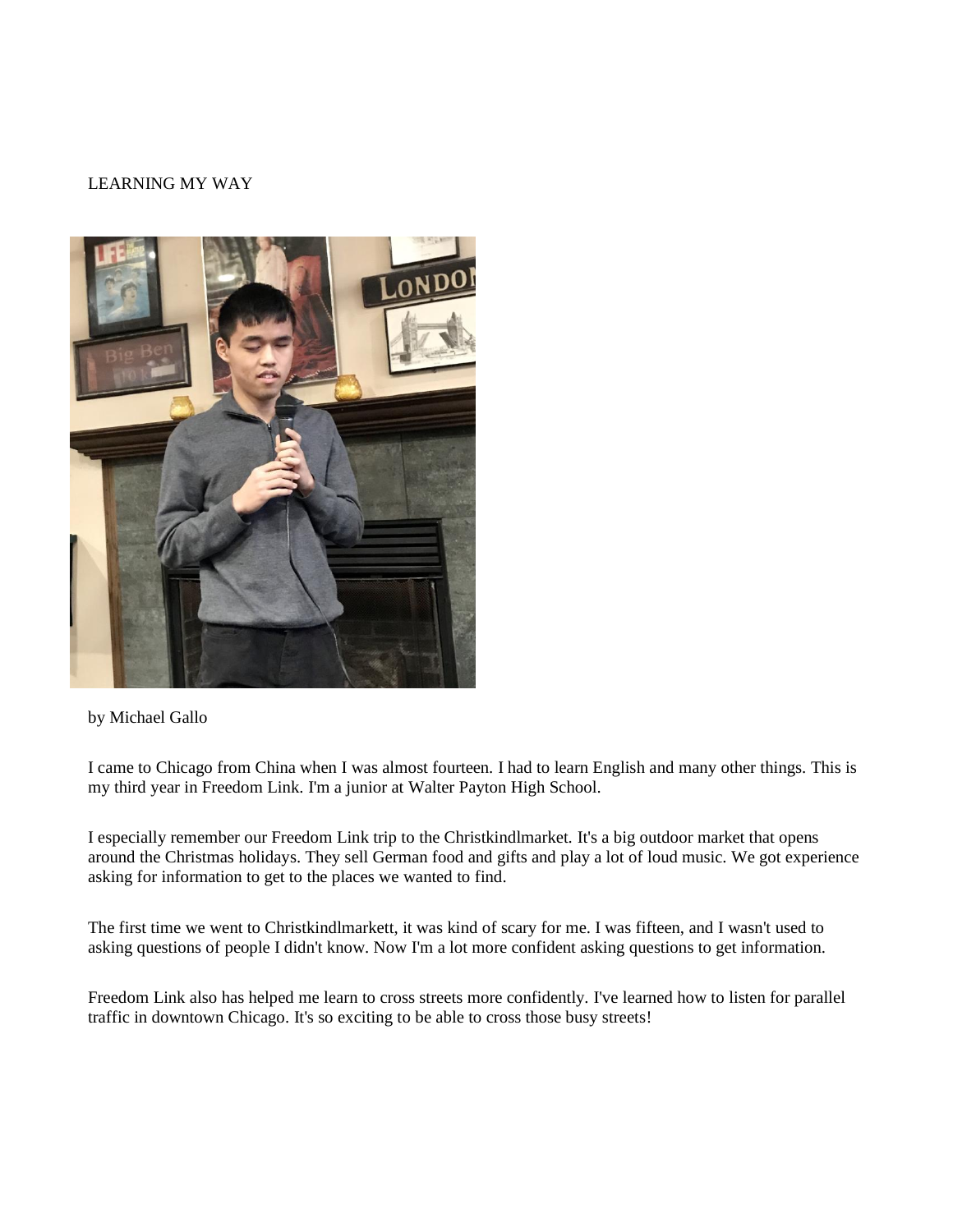# FROM MENTEE TO MENTOR



by Sara Luna

I'm a double major in history and communications at North Park University. I have a second-degree brown belt in judo. Most importantly for today, I have experienced Freedom Link as both a mentee and a mentor.

A long time ago, back in 2013, I was a junior in high school. I was fairly shy. I was fortunate to have people tell me I could be successful and have a career, but I didn't really know what that might look like. I was beginning to learn to travel independently around the city when the opportunity to join Freedom Link came along. It sounded intriguing, and some of my friends were signing up, so I got on board.

It was very impactful for me to take part in Freedom Link and meet so many blind adults who were happy and had careers, people who were living their best lives. We took many memorable field trips. We went to the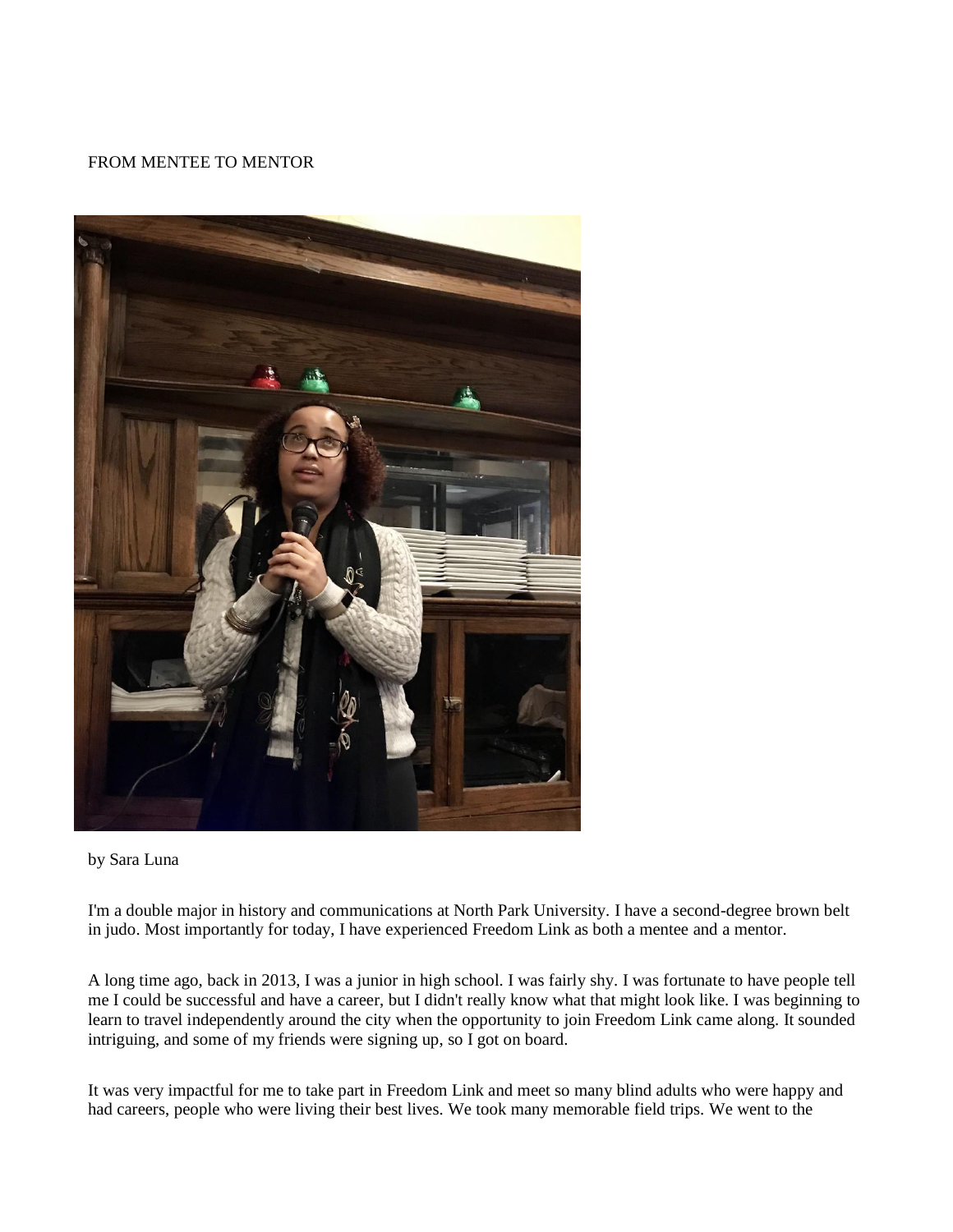Lincoln Park Zoo, the Field Museum, and the Kristkindlmarkett. We rode the Metra. On our field trips I learned from blind people like Steve Hastalis, people who travel confidently all over the city.

And then there was Career Day. It was very motivating to hear the stories of the mentors and guests. It was empowering to learn about the struggles and successes of other blind people.

I was in Freedom Link for two years, until I graduated from high school. When I started college I was invited to come back to the program as a mentor, but I didn't feel I was mature enough to fill that role adequately. I didn't feel confident enough in my travel skills, either. I decided to step away for a few years.

I started college, and I even became a straight A student for the first time in my life! I grew more comfortable with traveling around the city. Two years after I finished high school I got a call from Debbie Stein, asking me if I would like to be a Freedom Link mentor. This time I said yes.

As a mentor I got to meet a new crop of students. Being only a few years removed from their experience, I could definitely relate to what they were going through. Some of them were struggling with access issues I had gone through myself. I was very pleased to see them overcoming some of the problems I had struggled with. I very much enjoy getting to know all of the students. I hope that a few years down the line, when I finish my degree, I'll be able to speak at Career Day about my burgeoning career!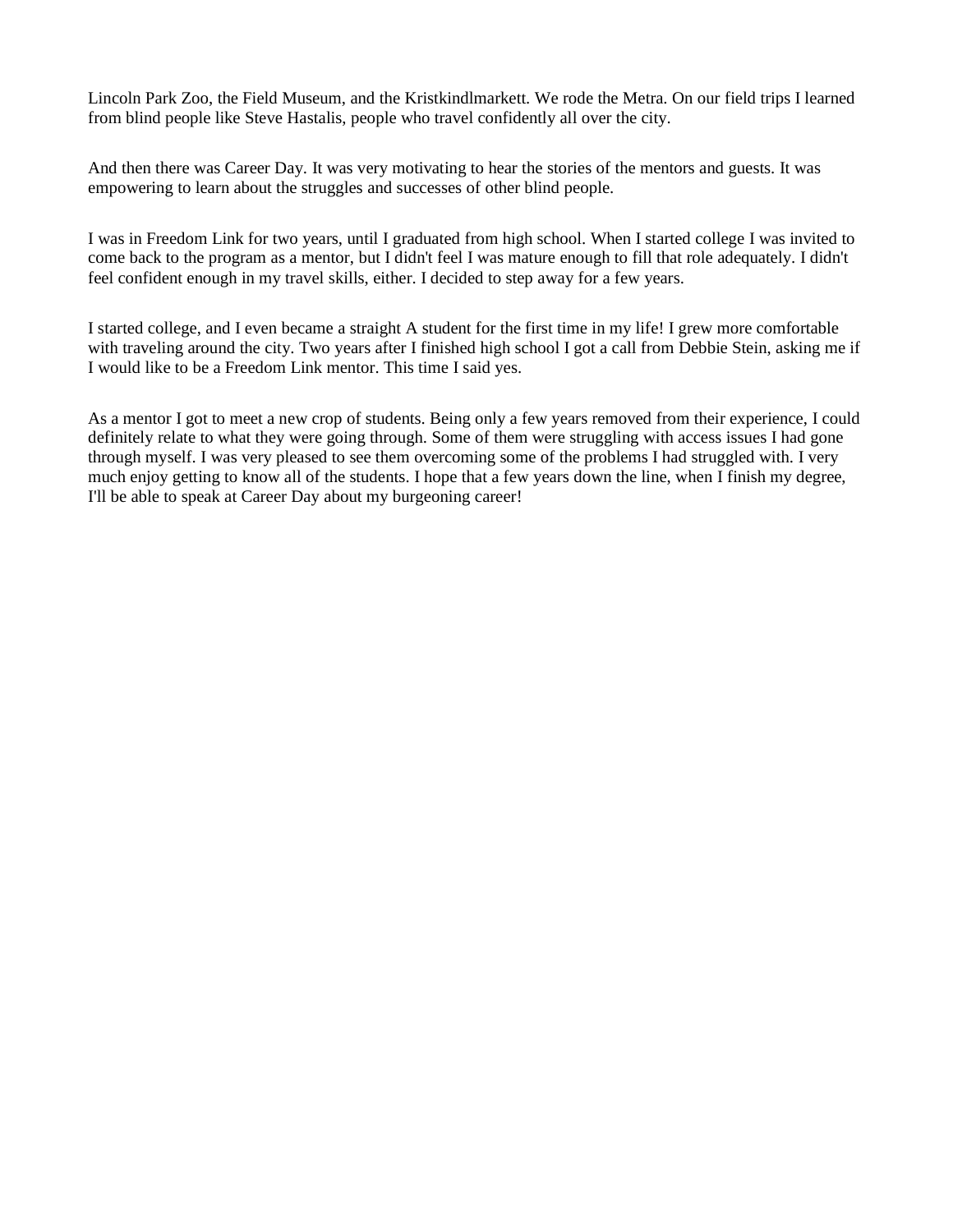# SOMEBODY ELSE'S SURVIVAL GUIDE



by Amy Bosko

I started in Freedom Link when I was fourteen years old. When I was younger I wanted nothing to do with the blind community. I felt I was too cool, I wasn't like any of those other blind people!

Then I went to the summer program at BLIND, Inc., in Minneapolis. I realized that these were people who truly could understand me. I might complain to my sighted friends, I could say, "I had a really bad day at work. My boss was discriminating against me!" They might understand, but not on the same level that another blind person will understand it.

When I was in Freedom Link we did a lot of traveling on the trains and buses. Those experiences really boosted my confidence! I knew I wanted to go to college, and if I went to school in a big city, I needed travel skills.

I remember the first time we went to the Kristkindlmarket. It's a big German street fair downtown, and it's all outdoors. I went up to Debbie Stein and I asked, "How are we going to do this? We're all blind. Are we going to have someone guide us around?" She said, "We'll go by ourselves. You'll see."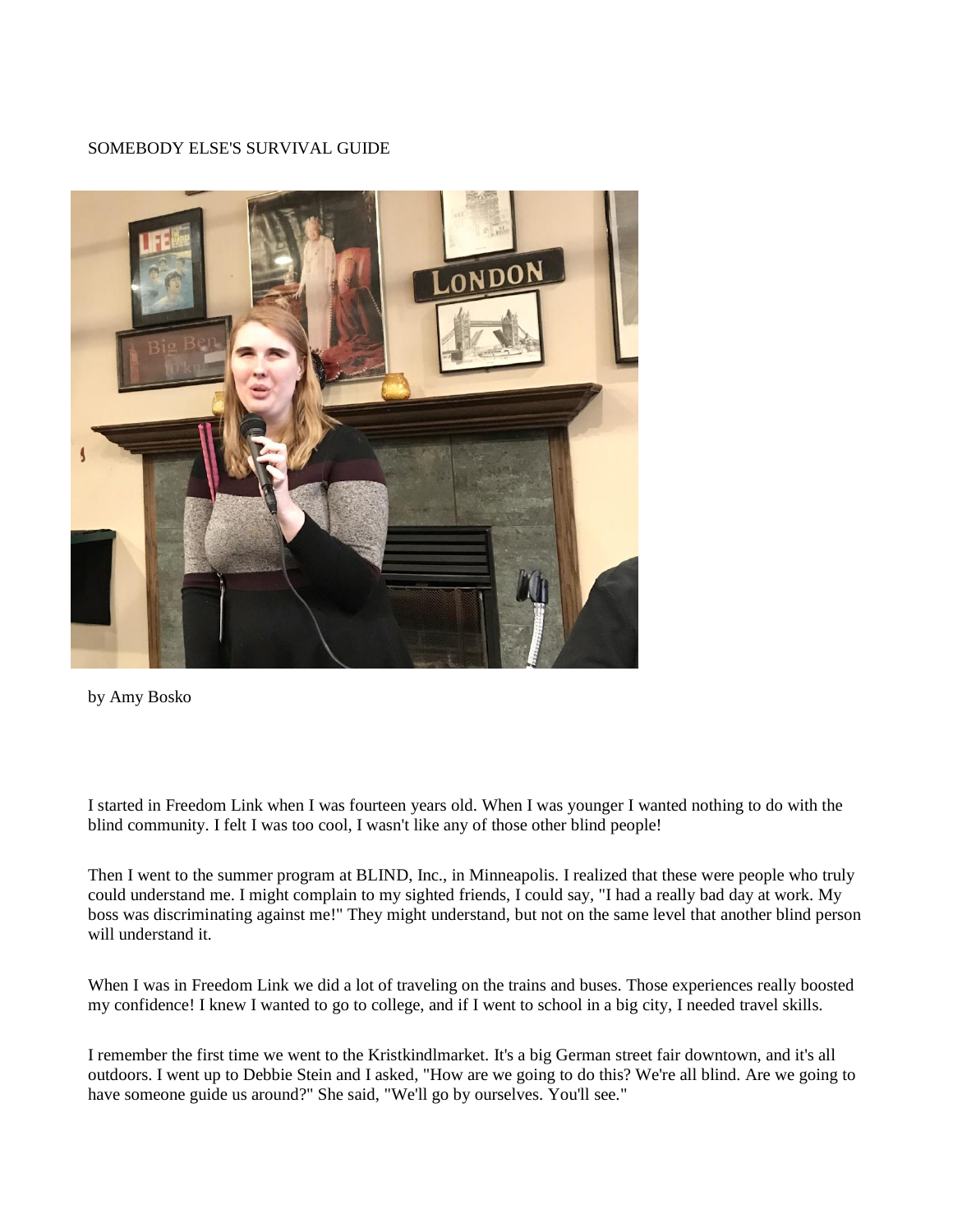We went to Christkindlmarket, and we had no sighted assistant. There we were, a group of blind people, and we all found our way through that big, crowded place! That really showed me what I could do!

After a few years in Freedom Link I finished high school and got accepted at UIC (University of Illinois/Chicago). Currently I'm majoring in sociology, and I hope to go on to a master's degree in social work. I would like to work with troubled and abused teens.

After I finished high school I was able to return to Freedom Link to mentor a bit. One day we got some students together to prepare a meal. We planned the meal and went to the grocery store to buy the ingredients. Then the students cooked the meal for their parents. I remember thinking, "Wow! I'm teaching these high school students how to cook! We just served an entire meal to their families!" I felt so proud that I had come that far!

One of the students started asking me questions about how I handled things at school. It really felt good to know that she wanted to learn from me.

Currently I'm a junior at UIC, and I hold a part-time job. I'm proud to say I was able to use the skills I learned in Freedom Link and the ideas I got from the Freedom Link Career Days to find my part-time position. I have found balance between school and work, and I have arranged my living situation here in the city. I don't think I could have done it without the support of my blind mentors and my mentees as well. Believe it or not, mentees, your mentors learn a great deal from you!

I read a quote recently that says, "Some day the hard things that happen to you will be somebody else's survival guide." As I listen here today I'm thinking, a blind lawyer? That's impossible! But then I listen to Denise Avant and Patti Chang and Michal Nowicki talk about the positions they've held. I hope that some day I'll be in the place to tell another scared twenty-one-year-old, "You can do this!"

# FAILURE IS NOT AN OPTION

#### by Steve Pangere

We started this meeting today by talking about careers you think a blind person can't pursue. I heard astronaut and racecar driver, brain surgeon and deepsea diver. Let me tell you—there are plenty of sighted people who can't do those things, either. There's a fellow who works for me who is six foot eight. When he was in high school, his father was the head coach for the San Antonio Spurs basketball team. But this guy who works for my company, he's got two left feet. There's no way on earth he could ever shoot a basket. As blind people there may be some things we can't do right now, but there are plenty of things we *can* do!

My mother passed away when I was seven years old, and my father raised me and my brothers. He raised three sons who all became blind.

Our father never babied us. He never told us we couldn't do things, and he never stopped us from trying to do something new. If we tried something and it didn't turn out well, he never criticized us. He used to say, "Failure is not an option. Go out and do the best you can."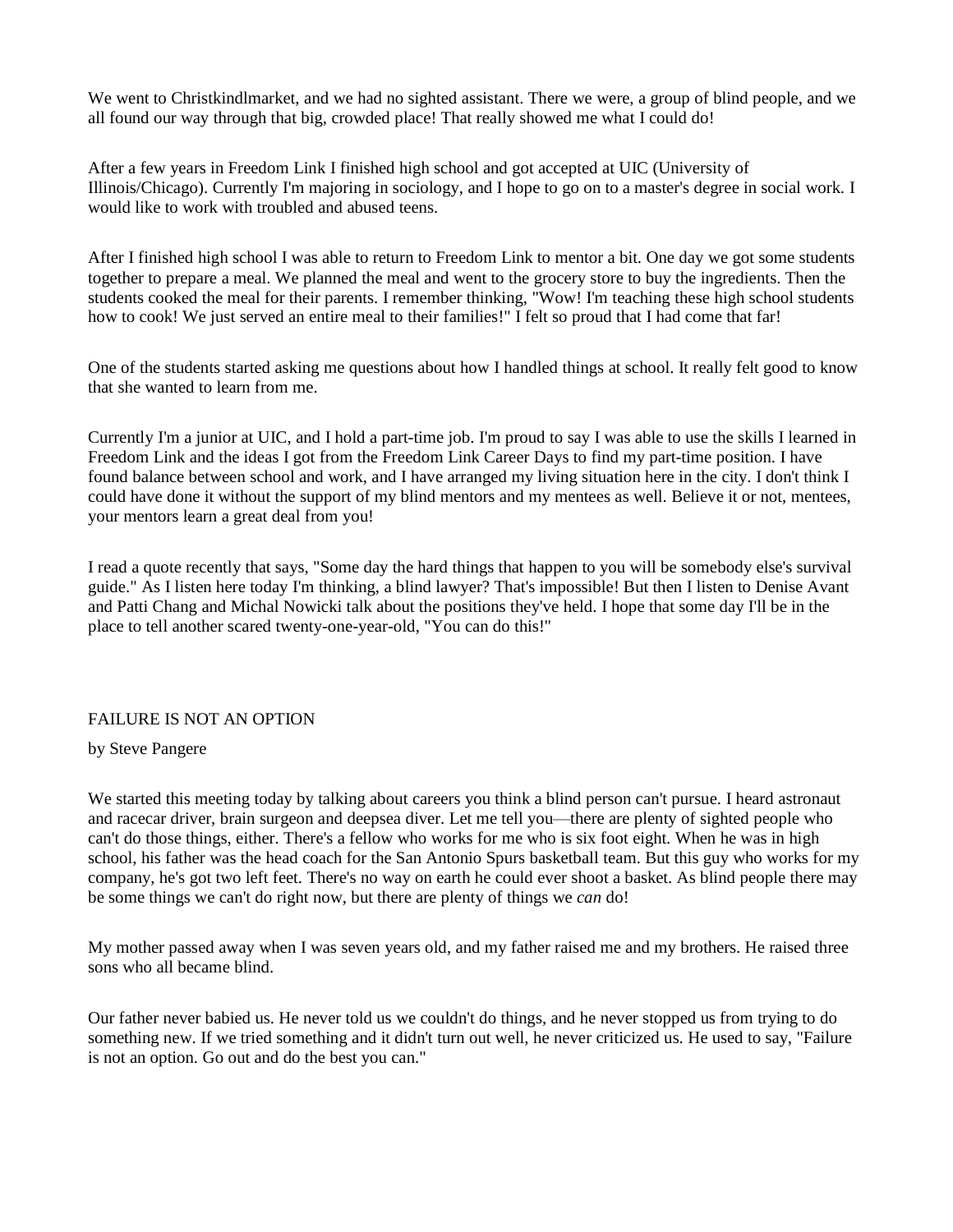I graduated from Purdue University when I was twenty-one. I had lost a lot of vision by then, but I was still driving a car. I knew I shouldn't be driving, but of course I didn't want to stop. Then I got into a car wreck. Fortunately nobody was hurt, but that was the turning point. I said to myself, "I shouldn't be driving anymore."

That was a very difficult time in my life. I was pretty scared. Because of my blindness I really didn't think I could do much of anything.

My father was a contractor, but I didn't know much about the business. While I was at home, trying to figure out what to do, my father suggested I go down to his office and help out. I didn't know what kind of help I could offer, but I said okay.

After about two days hanging around the office, I went into the warehouse. I looked around to see what was out there, and I asked the workers to tell me about the equipment. Another day I rode around to the various jobs with the truck drivers. I talked to the guys at the work sites and learned about what they did. Everywhere I went I learned more about the business.

I went out and met some of our customers. I got them to explain what they needed and what they wanted from us. Talking to those people I was scared to death! How much could I tell them about my vision loss? Should I try to pretend I could see? It took me a long time to admit to people that I am blind. It's been a real journey.

I learned the business by listening. I heard about problems we had on the job, and I heard about how we solved those problems. I realized I would have to work harder than anyone else in order to gain the respect of my fellow workers. The business employs people in many fields. We hire ironworkers, laborers, and carpenters. They're tough folks to deal with sometimes, but they're good people. You have to work hard to win their respect.

I began working in the business in 1972, and I worked my way up. I started to take over the company in 1994. By that time I had the support of the people who work for us.

We're a commercial contracting company. We've build restaurants and retail stores. We've remodeled schools. We just finished building a four-story rehab unit. It took us a year and a half to build it. It's the biggest project we've ever handled.

How does a blind person run a contracting company? Over the years I've had to learn the business from one end to the other. I learned about contracts. I learned about insurance. I learned about safety rules and payroll. I learned about writing proposals. I've developed the ability to create a mental picture of how buildings are put together.

Is there room for other blind people to work in my business? There definitely is! Here are some of the positions in which a blind person could be very capable.

We have a paralegal who reviews all of our legal documents. When we get a proposal or a bid, we get a contract. We need to know every detail of what we're going to sign. We need to know about the insurance and the safety rules—everything that will go into the job. The contract may tell us what kind of insurance we have to carry, and which products we will have to use. The contract says we have to complete the job within a certain number of days. If it isn't done in that amount of time, we have to start paying! Our paralegal goes over every clause of the contract and writes up all the requirements. Being a paralegal doesn't require eyesight. It requires a willingness to learn and pay close attention to detail.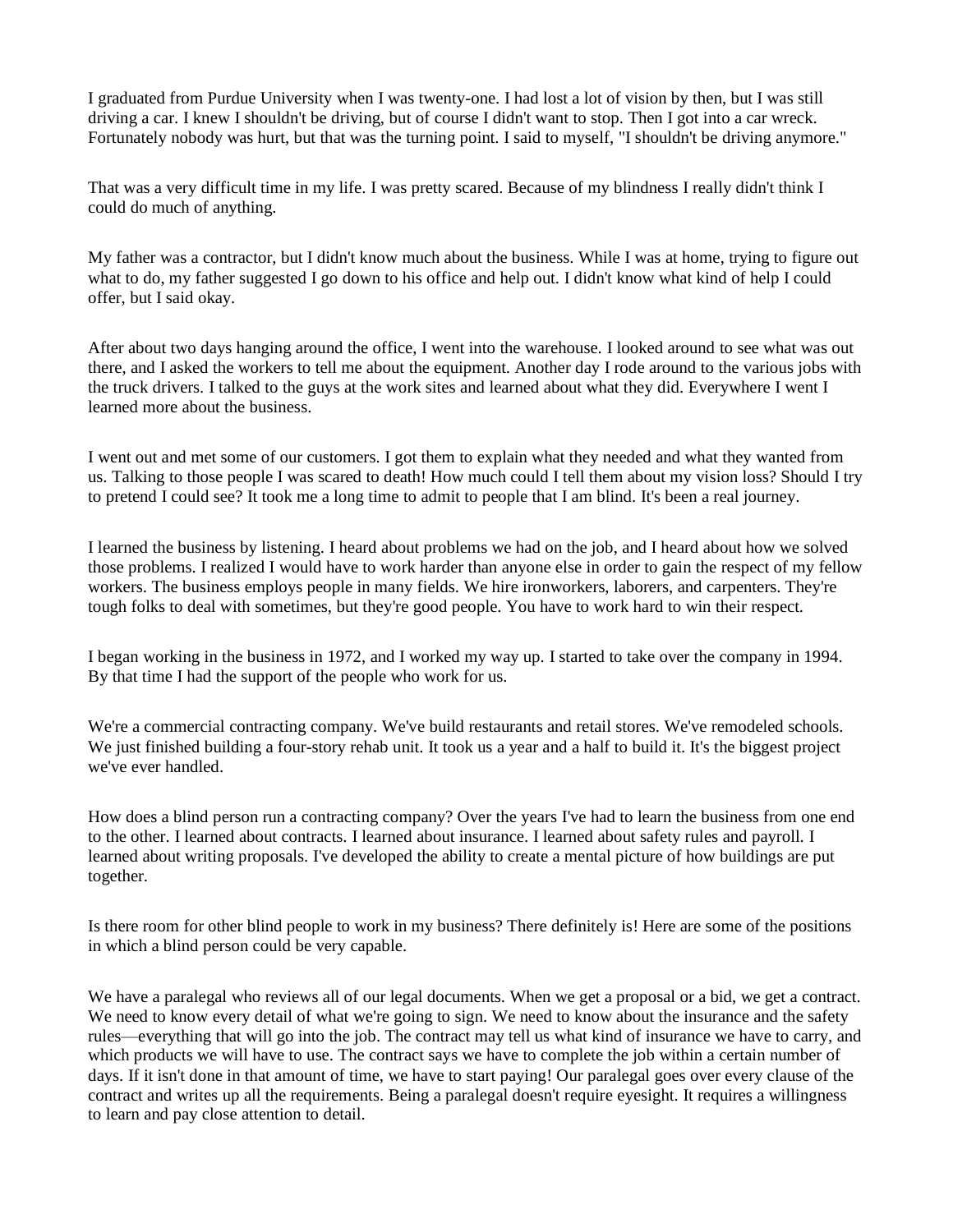The field of human resources is another area where a blind person could work very effectively. Someone in human resources has to negotiate for health insurance, life insurance, and short-term and long-term disability insurance.

Our company has administrative assistants. An administrative assistant needs to have many skills. For instance, we contract with plumbers and electricians when we're planning a project, because we don't do plumbing or electrical work ourselves. Those are very specialized fields. Administrative assistants need to learn to talk construction talk when they negotiate with subcontractors.

The administrative assistant goes to the project manager, and the project manager outlines what the contract should look like. The administrative assistant puts a contract together and shows it to the project manager. They have to know what we can live with and what we can't. We put changes into the contract, and we negotiate.

Now let's talk about project managers. Can you be a project manager if you're blind? I certainly think so! Recently we finished a very big project. I was there for two months. I've learned a lot about construction by listening and asking questions. I go out to the job and ask questions. You have to learn how to solve problems. We are looking for people who can solve problems.

I've heard people say, "The owner's here, and he's blind! How the heck can he run that job?" I organize things, I understand when we have issues. When people say, "You really don't know about these things," I say, "You're right. I don't. I hired you guys! I'm paying you to do it." I put the team together. We all work together. Communication is really important.

I used to be afraid to ask for help. But all of us need to be a bit dependent upon other people. Now I'm not embarrassed to say I don't know. You can learn anything if you want it badly enough. If you're passionate and you like what you're doing, nothing will stop you.

As I was learning the business, my father taught me that there's always a sense of urgency on a project. If you start a project and they tell you they want it done by Wednesday, you better have it done by Wednesday. Don't come up with excuses!

There's urgency in any business. When you order a steak at a restaurant and you expect to get it in twenty minutes, you want it in twenty minutes! If you still haven't got it in forty minutes, you'll say, "I'm not coming back here again!"

In any work you do, in any environment, you need to appreciate the people you work with. Our laborers have to educate their kids and put food on the table. They're doing dangerous work sometimes. It's important for me to let them know they are valued and appreciated.

I use several pieces of assistive technology on the job. I have a laptop with JAWS, and I have a talking calculator. I also have a scanner for reading documents. I check things with Google all the time.

I've come a long way from the days when I tried to hide my blindness. When I got my first guide dog, I realized that working with a dog could serve my best interest. People love dogs, and I stand out for them because Hope is with me. My company puts out a newsletter every other month. It always has a picture of Hope along with items about construction. Hope is my best PR person. The dog attracts people and helps me open conversations, but it's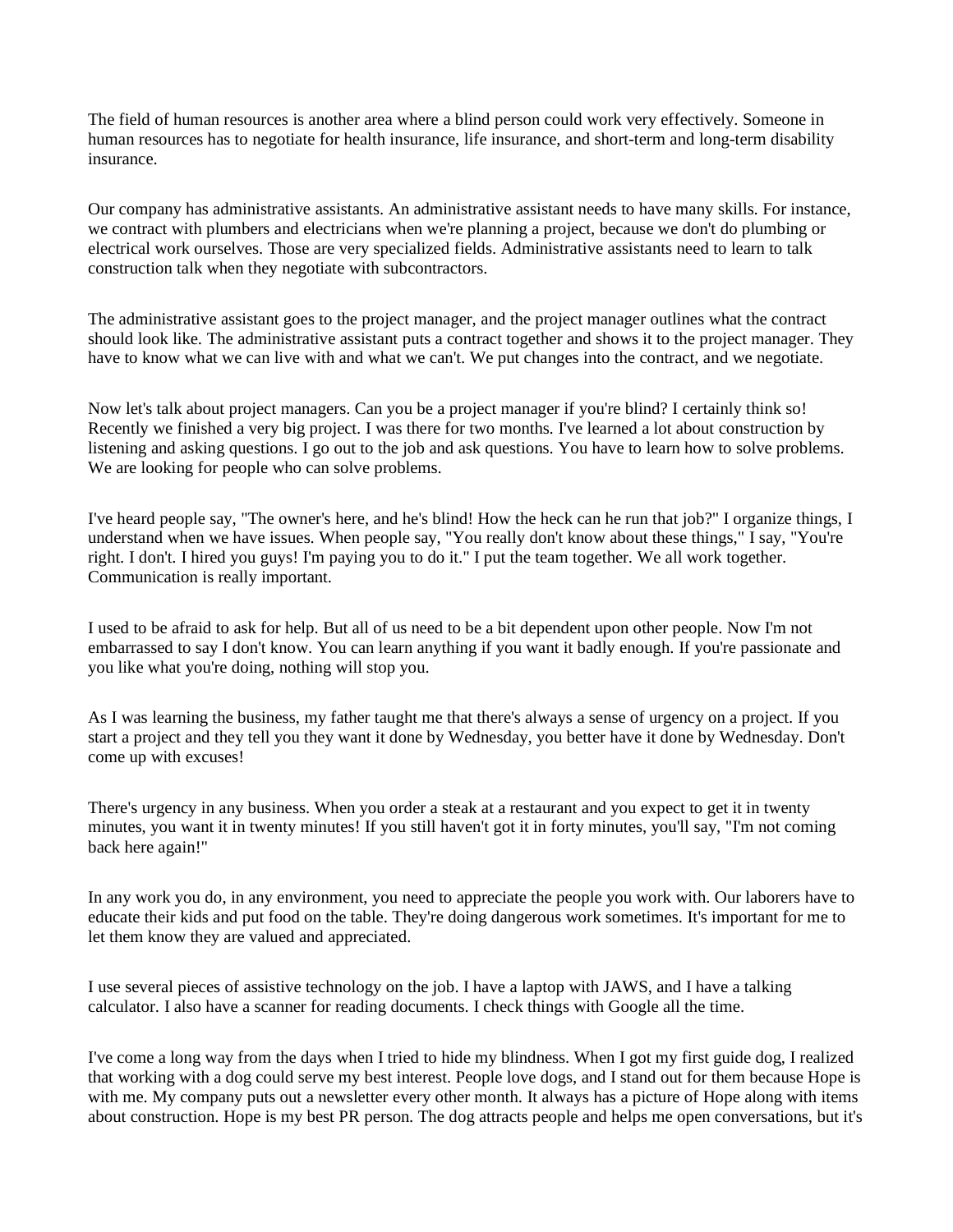up to me to make something of that connection. In business you have to use everything you have and turn it to your advantage.

### BREAKING INTO THE WORKFORCE

#### by Nadia Sherman

Reprinted from *Future Reflections*, Volume 39, Number 1, Winter 2020

I graduated from Walter Payton High School, one of the most rigorous academic high schools in Chicago. I survived the program, but I struggled with math and some of my other subjects. Although people encouraged me to apply to college, I never felt comfortable with the idea. I had always wanted to work with my hands. During high school I thought about becoming an auto mechanic, and I even met a blind mechanic who works in the Chicago area. Unfortunately I learned that it's becoming more difficult for blind people to enter the auto-repair field because so much of the work now relies on inaccessible touch screens.

A couple of years after high school I enrolled in the adult training program at BLIND, Inc., in Minneapolis. The program totally changed my life. I gained more confidence than I ever thought possible. I especially built strength in two areas, cooking and independent travel. I used to be pretty scared in the kitchen, but now I can deep fry with the best of them! I learned to travel throughout the Twin Cities in Minnesota, and I use those skills every day now that I'm back in Chicago.

After BLIND, Inc., I still want to work in a trade rather than going to college. I did some research to figure out what career would suit my interests and skills. Finally I decided to enroll in a trade school where I could learn to install and maintain heating, ventillation, and air conditioning systems (HVAC). Most of the work in HVAC is still done by hand, and I think I'd really enjoy it.

I applied to two HVAC programs in the Chicago area. As I worked on my applications I struggled with the question of when to disclose that I am blind. I told them before my interview with the first school, and they never called me back. That was pretty discouraging.

As I prepared for my interview with the second school, I faced the same looming question. After my last experience I worried that this school might write me off, too. Finally I decided to be frontal about my blindness and to disclose it before the interview. They were going to find out sooner or later anyway.

To my relief the second school was very open to considering my application. They asked some good questions about how I would do things, and they accepted my answers. Now we're working out a few issues around accommodations before I start the program.

When I returned to Chicago I moved back in with my mother, and I wanted to help cover my expenses. I decided to look for part-time work while I applied to trade school. Applying for jobs was very, very challenging. I applied for many, many positions, everything from telemarketing to being a pizza chef. Over a period of three months I went on interviews nearly every day, and sometimes on the same day I went to two interviews. I quite literally went on one hundred interviews. Sometimes I didn't get hired because I simply was not qualified for the position. Many employers clearly were not interested in hiring me because of my blindness. It was all very discouraging, but I knew I just had to keep going. I couldn't let myself think of giving up.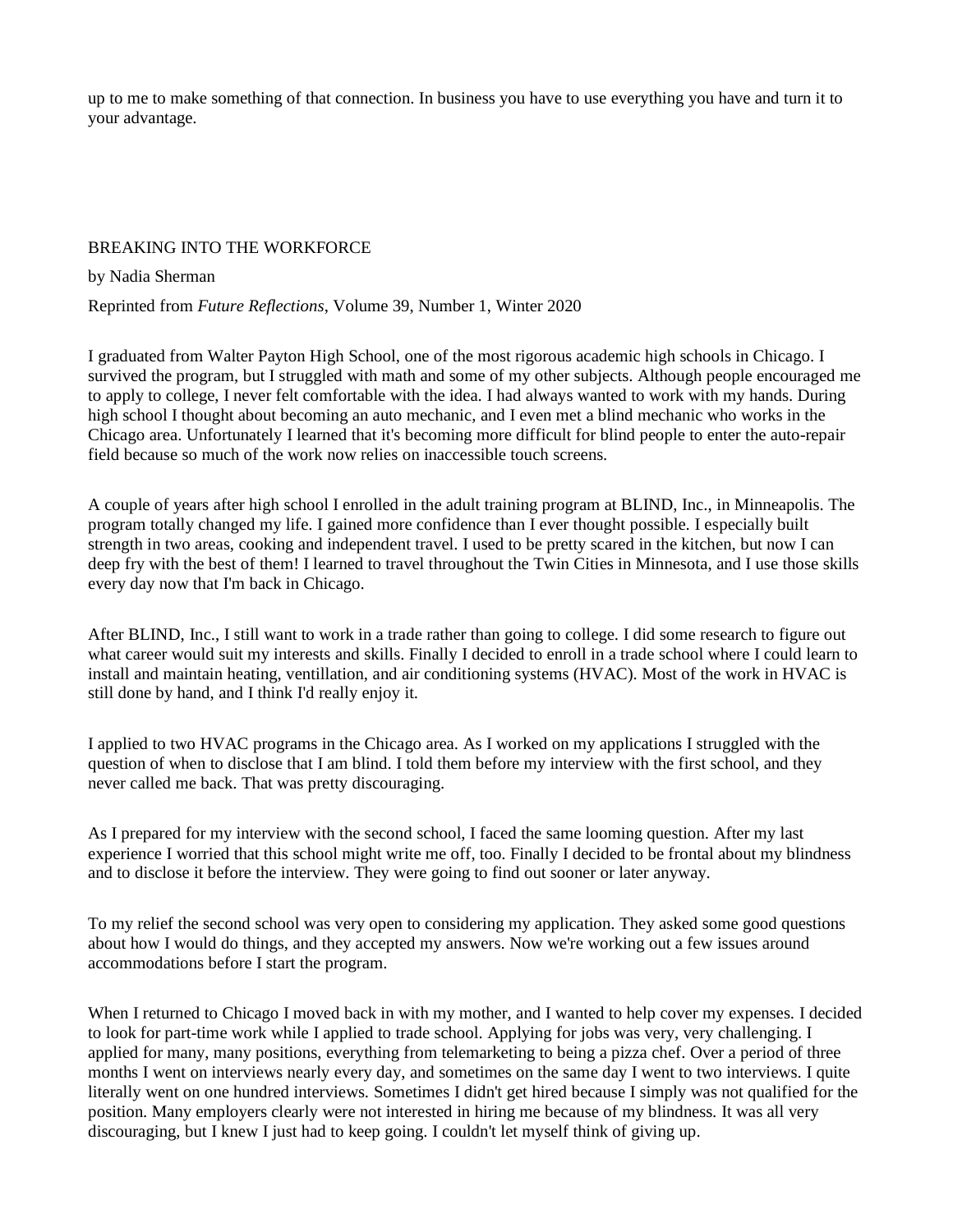I'd always heard that networking is important when you look for a job, and in my case it turned out to be true. I remembered a woman I had known when I was a child. Back then she ran a restaurant, so I decided to look her up. I found out she runs a barbecue restaurant on Chicago's South Side. When I contacted her she remembered me, and she was very receptive to hiring me. Now I work three days a week as a dishwasher, and I'm very grateful to have the income.

In my job I work alone most of the time, running dishes through a big commercial machine. The staff helped orient me when I started my job, and I learned other parts of the work on my own. When the dishes come out of the dishwasher, I have to put them in their proper places, which means I have to move around in the kitchen quite a lot.

Sometimes other members of the kitchen staff get very anxious when I do certain things. This was especially true in my first few days on the job, but it still happens every now and then. One day as I was about to put a serving platter on a shelf above the stove, the chef tried to stop me. He said he was afraid I would burn myself. I explained that I could feel the heat, and I said there was no way I'd ever put my hand on the hot burner! Another time one of the waitresses was afraid to hand me a sharp knife. She kept saying, "I don't want to give this knife to you. It's very, very sharp, and you might cut yourself." Most of the time, though, I'm just another member of the crew. I do my job like everybody else.

Washing dishes is fine for now, but I'm eager to start school and prepare for a real career. Whatever happens, blindness isn't going to stand between me and my dreams!

### IN MEMORIAM

Steve Benson, Rami Rabby, and Camille Caffarelli

In the first months of 2020 the National Federation of the Blind of Illinois lost three of its charter members. Steve Benson, Rami Rabby, and Camille Caffarelli all attended the affiliate's inaugural meeting in August 1968. All three worked hard to ensure that the fledgling organization would grow and thrive. The NFBI honors their lives and mourns their passing.

**Stephen O. Benson** died in Chicago on March 20 at the age of seventy-eight. Steve served as president of the NFBI from 1978 until 2002, and for many years he was a member of the national board of directors of the NFB.

A graduate of dePaul University, Steve taught Braille at Hines VA Hospital and later worked at the Guild for the Blind in Chicago (today called Second Sense). For several years he worked in public relations for the Chicago Public Library. He hosted a program on the city's public television channel, interviewing local authors.

In the Federation Steve was famous for his outstanding skills as a cane traveler. He shared his positive philosophy about blindness in some twenty articles that appeared over the years in the *Braille Monitor,* the Federation's flagship publication. "He was a loyal friend and a great guy," recalls his longtime friend Ken Staley. "We had a lot of laughs together."

**Avraham (Rami) Rabby** died in Israel on April 17. He was born in Palestine in 1943, before the creation of Israel in 1948. When he was ten his parents sent him to study at a school for the blind in England, and he went